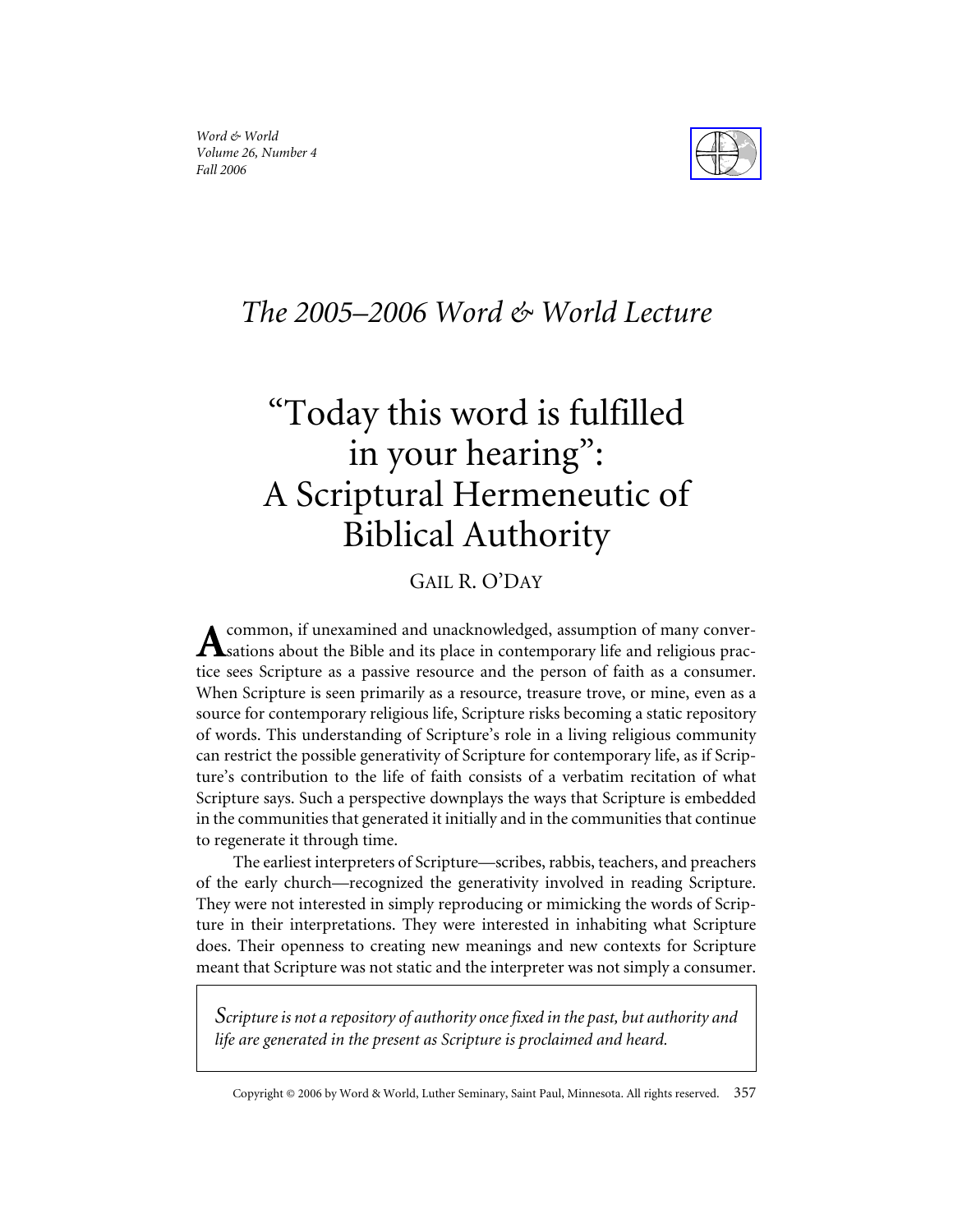The interpreter created something new in each reading and appropriation of Scripture and tradition.

To illustrate this, I want to begin with Luke 4:16–30 and use it as a heuristic lens to see how one appropriates Scripture for ever-changing contexts. I have chosen this text first of all because, based in synagogue worship, it is a narrative of a religious practice and of a community engaged in that practice. The narrative depicts a setting in which interpretation and textual reappropriation take place. Secondly, within this narrative of a religious practice, the Lukan text contains implicit and explicit assumptions about the interpretation of Scripture by and for a religious community.

#### **LUKE 4:16–30**

Luke 4:16–30, Jesus' visit to his home synagogue in Nazareth, is often referred to as the "Nazareth inaugural," a name that highlights both its place as the inaugural act of Jesus' ministry in Luke (as it follows immediately upon the temptation story) and the ways in which it inaugurates key themes of Jesus' ministry in Luke (e.g., good news to the poor, the universality of the good news). I am interested in the roles that Scripture and its interpretation play in this story and the ways in which the story embodies the power and possibility of preaching.

Luke 4:16–30 presents the reader with a glimpse into a synagogue preaching service. This setting and the act of proclamation that is narrated in this story are often taken as a backdrop to more important Lukan themes, but I want to suggest that it is not accidental that Luke has Jesus inaugurate his ministry in a synagogue worship service that focuses on the generativity of Scripture to shape contemporary practice.

A member of the worshiping community, in this case Jesus, stands to read the prophetic text of the day. By the first century, the readings from the Torah were already fixed into a lectionary cycle. It is not clear if the prophetic readings were set by this date, but regardless, the passage attests the public reading of Scripture in worship. The reading of Scripture as part of a lectionary indicates a communal and liturgical appropriation of Scripture that enables it to be more than a passive repository to be consumed. The communal reading of Scripture is generative of new meaning and new practice. After reading the Scripture, the words of which Luke includes in his narration, Jesus sits down, the traditional posture of a teacher, and begins to interpret for the gathered community.

Two features of the story can be noted as beginning observations. First, the Scripture that Luke has Jesus read is an amalgam of two different texts in Isaiah. The citation is not a direct quote of the Septuagint or any other known version of Isaiah. Most of the lesson is from Isa 61:1–2, with additions from Isa 58:6. Luke quite definitely presents the words that Jesus reads as Scripture, yet the words that he provides are easily recognizable to anyone who knows the book of Isaiah as an amalgam of texts rather than as an exact quotation.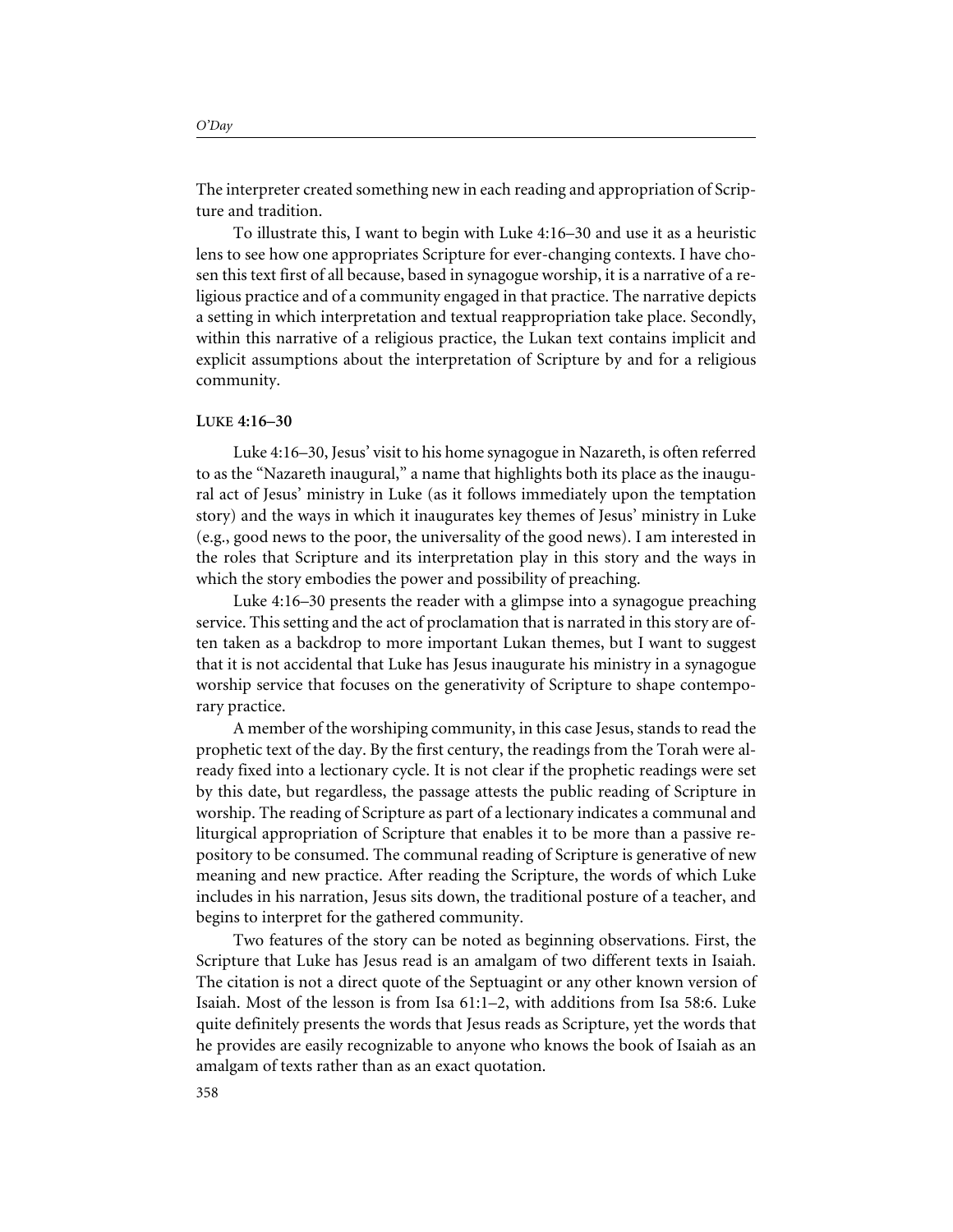A second striking feature of Luke 4 is the way in which the story is narrated in something that approximates real time—Luke places each of the component parts of the worship service before the reader. The reader, like the congregants in the synagogue, sees Jesus stand up, receive the scroll, find the words that are written. The words that the congregation hears read are incorporated into the telling of the story, so that the reader experiences the same Scripture as the characters in the story. The reader, like the congregation in the story, watches Jesus roll up the scroll, hand it back to the attendant, and sit down. As a result of this real-time narration, when the Lukan narrator says, "The eyes of all in the synagogue were fixed on him," readers and characters alike are included in that description.

### *"In the reading and rereading of Scripture, something new is created. Scripture does not remain static while the contexts around it change."*

By placing the communal experience of Scripture at the center of the story, the story implicitly communicates something about the generativity of Scripture in the life of the worshiping community and about the generativity of the communal context for the meaning of Scripture. To speak of the generativity of Scripture is to say that in the reading and rereading of Scripture, something new is created. Scripture does not remain static while the contexts around it change. Scripture generates new life and meanings for itself in a community's appropriation of it. In fact, there is a generative doubling here, because Luke's first audiences almost certainly heard this gospel story read out loud in their own worship setting. When Jesus begins to speak after the reading of Scripture, both Luke's audience and Jesus' audience are full of expectation.

Within the narrative details of the initial story, then, we already can see several items that point away from Scripture as static and the interpreter as a consumer and toward the creative interaction of text, context, and interpreter:

1. The Gospel writer is not constrained to replicate the precise words of Isa 61 or Isa 58, but creates a fresh text that meets the needs of his storytelling.

2. The reading of Scripture and the possibility of its interpretation for the community's present moment generate anticipation and expectation.

3. The anticipated generativity of interpretation—the newness both for text and context—is already displayed in the biblical text that is at the center of the story, because its content highlights the power of proclamation.

#### **THE SCRIPTURAL HERMENEUTIC**

The words with which Jesus begins his interpretation of Isaiah explicitly name the dynamic relationship between biblical text and contemporary experience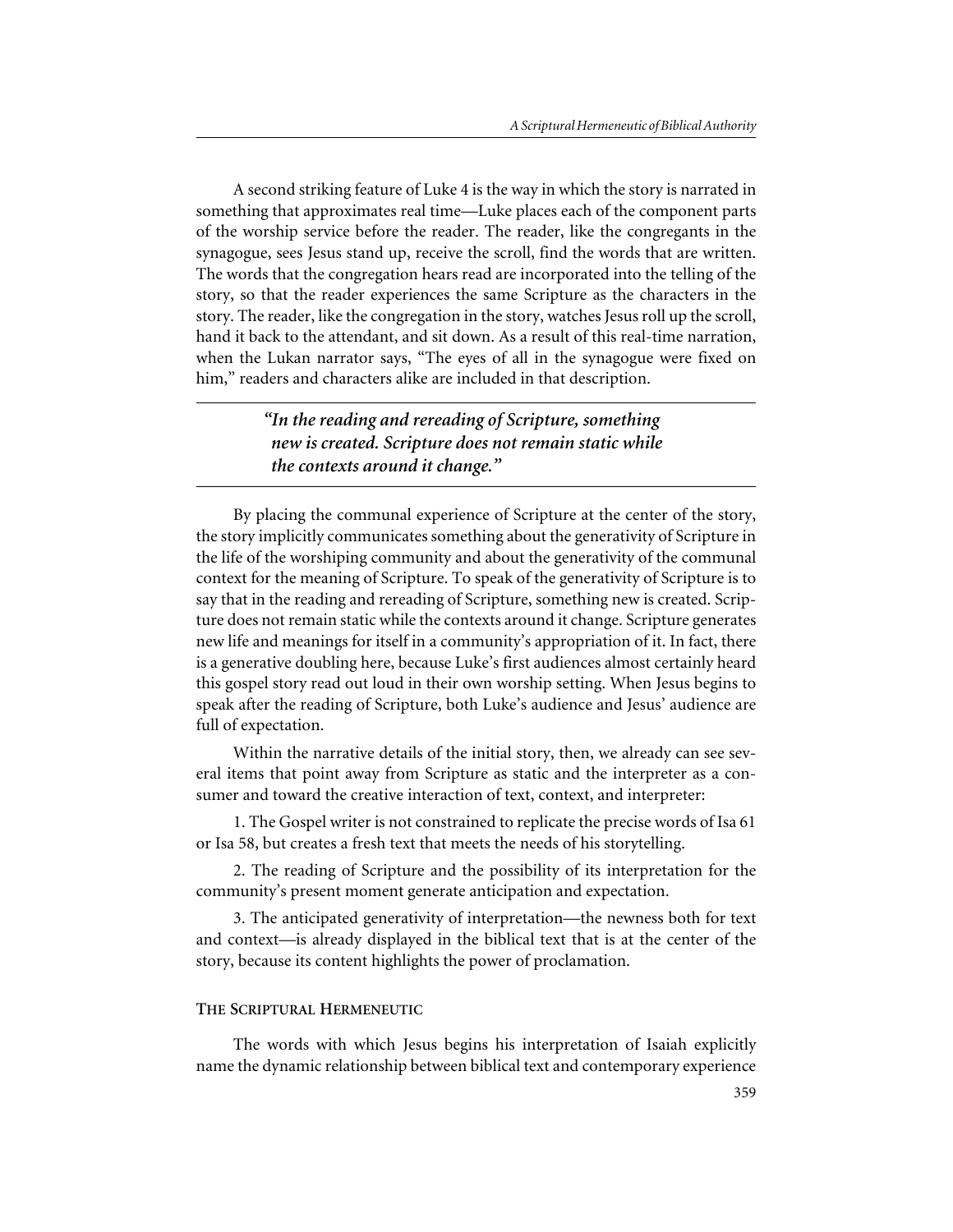This phrase, with which Jesus introduces the interpretation that follows, is worth parsing carefully, because each element is key in thinking about Scripture as generative for community practice.

1. The opening word, "today," highlights the immediacy and temporal specificity of the interpretation of Scripture in the context of a worshiping community. The interpretation of Scripture that occurs in a particular sermon receives its authoritative significance because it happens *now*, *today*. The preacher—in this case, Jesus—is not trying to replicate a past event, but to recreate the text for the present moment. The present moment, "today," determines how Scripture gets read and interpreted. Jesus' listeners learned this as they listened to the sermon that he preached after these words. They began to listen with positive amazement (v. 22), because there was a sense that the moment of waiting for the fulfillment of Scripture was at its end. But Jesus' sermon did not simply bring the past forward to the present. It showed how the present moment altered whatever the text might have meant in its past. In his sermon, Jesus weaves seamlessly between the prophetic anointing that the Isaiah text announces, the reception prophets receive, and illustrative stories of two prophets, Elijah and Elisha.

*"Jesus has created something new out of Isaiah that did not exist for anyone prior to the moment of his interpretation"*

In this "sermon," the Isaiah text is transformed from nostalgia about what has been promised to proclamation for today. The text in the present moment is so transformed that the congregation rejects the message of the preacher. There is a clash between what the synagogue congregation assumed were the implications of the Isaiah text and what Jesus identified as its implications. Clearly, the Isaiah text is not reified, with one meaning fixed in time and space. Nor is the interpreter simply the consumer of this text, because in this moment of proclamation, Jesus has created something new out of Isaiah that did not exist for anyone prior to the moment of his interpretation. What he creates challenges the interpretation that the congregation itself had created out of its hearing of the text.

The importance of the present moment in determining meaning is underscored further by the words that conclude Jesus' opening phrase, "in your hearing." These words repeat the temporal specificity and singularity of the preaching moment, but equally important, they highlight the congregation's active involvement in what is transpiring in the worship service. Jesus does not say, "Today this Scripture is fulfilled in my speaking"—but "in your hearing." The crucial interpretive role that a listening community enacts contributes to the clash and conflict with which this story ends. Jesus' speaking moves in one direction, and the community's hearing moves in another.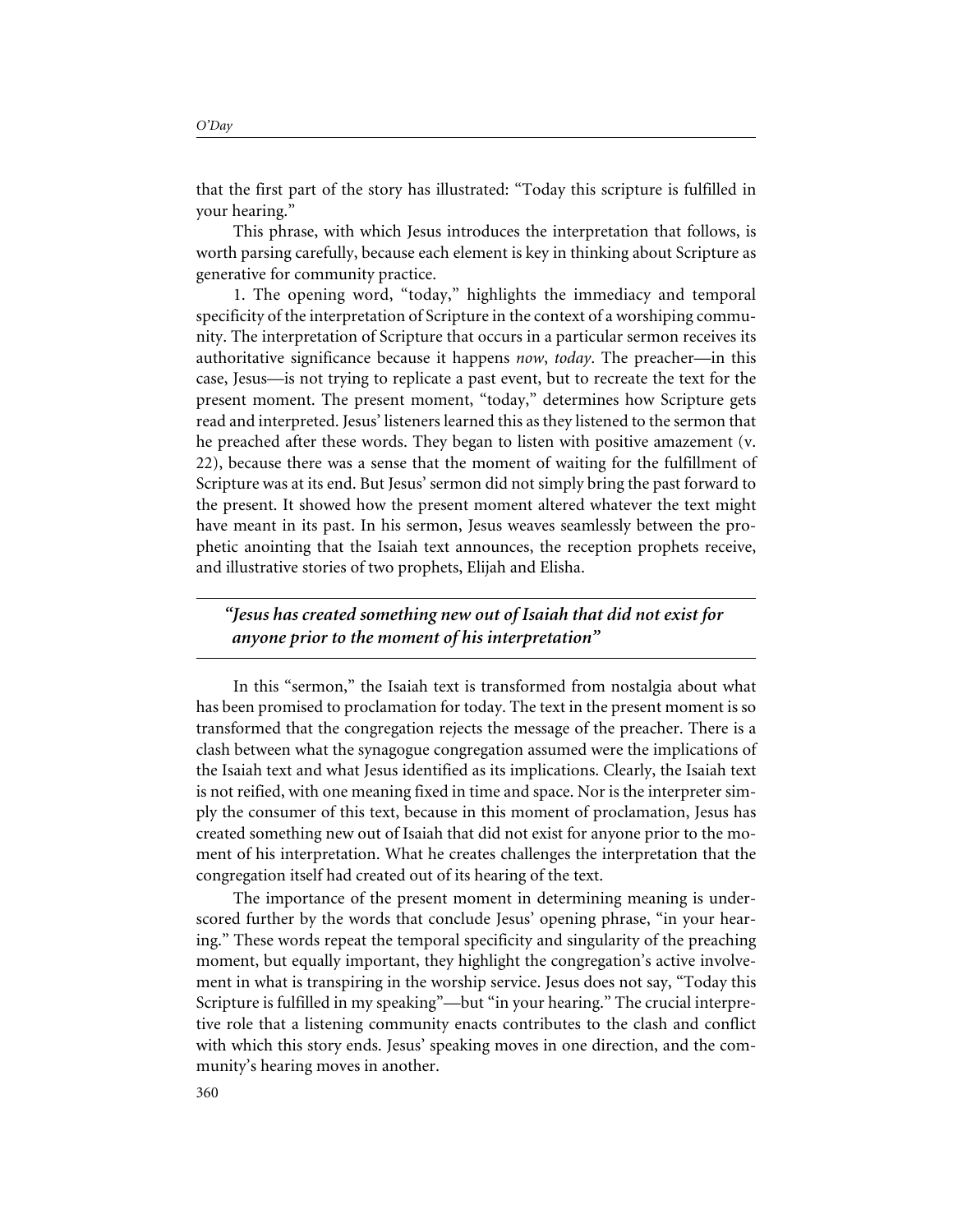2. "The Scripture" ( $\dot{\eta}$   $\gamma \rho \alpha \phi \dot{\eta}$ ) names explicitly what is at the center of the preaching moment—the written word of God that is claimed by the worshiping community. The text that all the community has heard read is now put before it again in Jesus' introduction. Most important, Jesus describes the Scripture as having been fulfilled. The Greek verb here is  $\pi \epsilon \pi \lambda \eta \rho \omega \tau \alpha$ , the perfect tense of  $\pi \lambda \eta \rho \omega$ . The perfect tense should be reflected in the translation, "is now fulfilled" (as opposed, for example, to the NRSV, "has been fulfilled"). The perfect tense describes an action that is completed in the present moment but that has ongoing significance. The perfect tense here is essential for what the verb communicates about the ways in which Scripture can be experienced as authoritative and generative.

By saying, "The scripture is fulfilled," Jesus asserts that something has happened in this moment of the communal hearing of Scripture (today). To say that the text is fulfilled is to say that now, in the present moment of proclamation, the text finds its meaning. Jesus does not evoke a former meaning of the text that he wants his listeners to recall or a future meaning of the text that he wants them to conjure. He points explicitly to the present meaning of Scripture that did not exist prior to this singular moment of proclamation and communal hearing and that will not exist in the same way after.

In the particular context of Luke 4, the fulfillment of Scripture can be interpreted in a narrow christological sense, that Jesus fulfills the prophecy of Isaiah. But importantly, this is not the interpretation that Jesus preaches—and it is certainly not what the congregation hears. The congregation hears Jesus saying that the fulfillment of Scripture in this present moment, in their hearing, is about them. The "fulfillment" is the mandate to redefine the mission of the chosen community, to recognize that outsiders—Gentiles and lepers—belong to the jubilee of God. The crowd's angry and violent reaction leaves little doubt that they understood that Jesus was preaching that the Scripture is now fulfilled for them—and that the lasting significance of this present fulfillment is that the way they ordered their world would have to change.

3. There is an element of christological fulfillment in Luke's interpretation of Isaiah: by placing the Isaiah quote in the mouth of Jesus, Luke identifies Jesus as the liberating prophet. Jesus, like Isaiah before him, is anointed with the Spirit to proclaim God's intentions for the community. Jesus is empowered by the Spirit to preach these words, and this empowerment points to another way in which Scripture becomes generative for community practice and religious life. The presence and power of the Spirit, named in the words of the Isaiah passage, are enacted in the authoritative and transforming voice of Jesus the preacher. It is the power of the Holy Spirit that enables Scripture to move from the past into a future that was not imaginable to the author of Isaiah. The presence of the Spirit grounds generative interpretive work in something other than the interpretive idiosyncracy of the individual preacher or of an individual community. The Spirit guides Jesus the preacher and leads him in discerning how to make the old story new.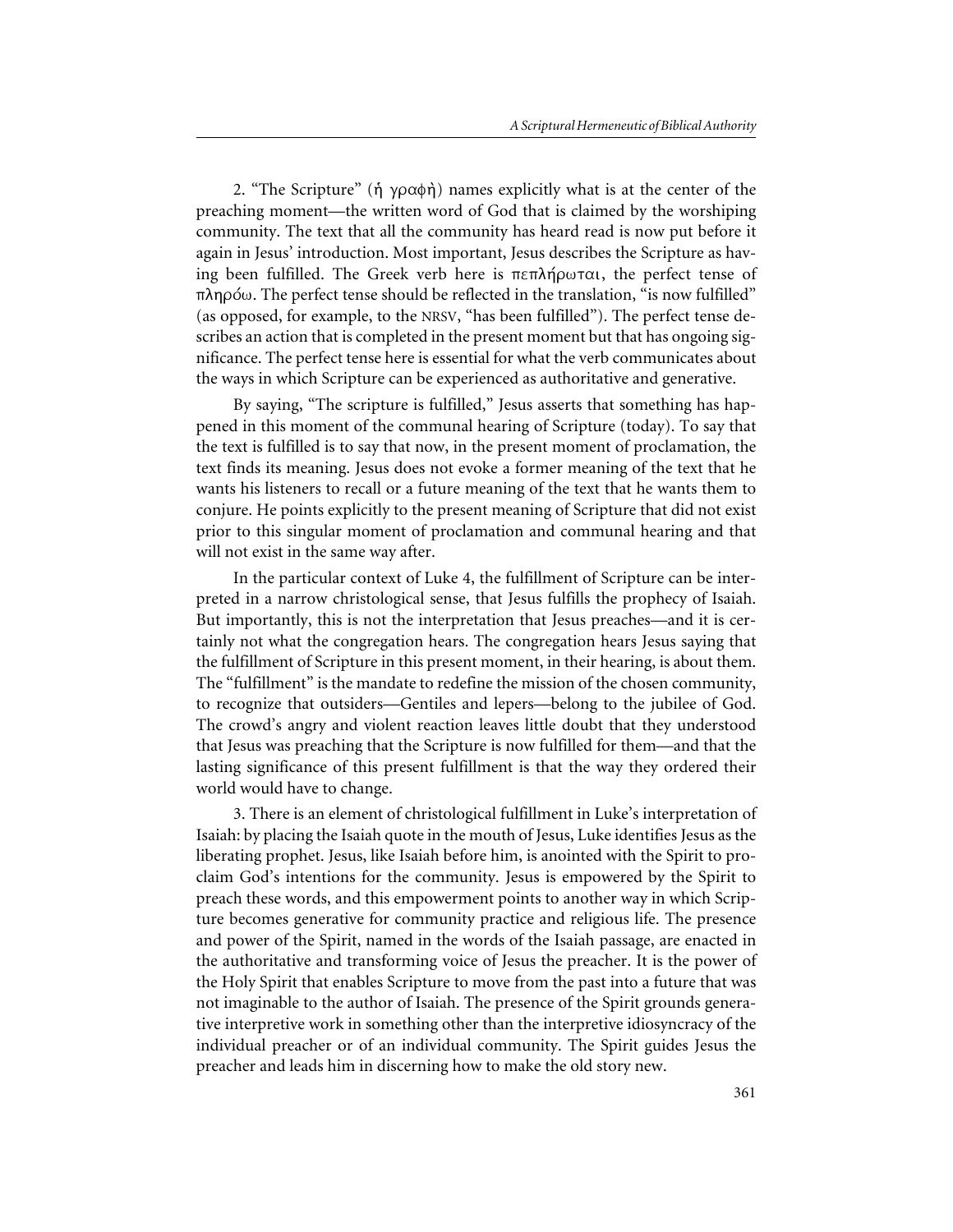4. Each of the preceding points draws attention to a final element necessary for Scripture to be generative of new life: the preacher who embraces the prophetic vocation to proclaim God's presence. The word heard is the word proclaimed. The offer of a fresh word for today depends on the preacher who can discern through the gift of the Spirit, knowledge of tradition, and attention to the present moment—where past and present intersect. The centrality of preaching for the life of the community, of the ministry of proclaiming the word for today, is presented by Luke in the model of Jesus himself, the prophet mighty in word and deed (Luke 24:19).\*

> *"the worshiping congregation experiences the authority of Scripture in the present moment of proclamation by the way in which Scripture comes to fulfillment in the speaking and in their hearing"*

If we allow Luke 4:21 to guide us as we think about the interpretation of Scripture for communities of faith and practice, where does it take us? It suggests that in any given present moment ("today") of communal experience of the proclaimed word of Scripture ("in your hearing"), Scripture acquires a meaning ("is fulfilled") that it did not have before that moment of proclamation. Something happens—through the preaching, the word of Scripture is made real in the life of the worshiping congregation. If we use Luke 4:16–30 as a heuristic device for thinking about the ways in which Scripture is a "resource," it follows that one does not impose a particular understanding of the authority and meaning of Scripture on a congregation. Nor is authority of Scripture defined by particular standards of doctrine or even of precise quotation of the words of Scripture. Rather, the worshiping congregation experiences the authority of Scripture in the present moment of proclamation by the way in which Scripture comes to fulfillment in the speaking and in their hearing. Scripture is a living word that is recreated and regenerated through the guidance of the Spirit in each preaching moment for each distinct congregation (see John 16: 12–13, "I still have many things to say to you, but you cannot bear them now. When the Spirit of truth comes, he will guide you into all the truth; for he will not speak on his own, but will speak whatever he hears, and he will declare to you the things that are to come").

What applies to Jesus' and this community's interpretation of Isaiah applies to the interpretation of Luke 4 by later communities as well. Jesus' interpretation of Isaiah unsettled the Nazareth congregation's assumptions about where and how God is at work in the world and their place in God's liberative work. Jesus' living

<sup>\*</sup>I presented an earlier version of this essay at the McDonald Conference on Evangelical Perspectives on Christianity at Harvard Divinity School on May 7, 2005. The respondent to my paper was François Bovon. I owe points 3 and 4 to Professor Bovon, whose response helped me to name two additional elements that were assumed but not made explicit.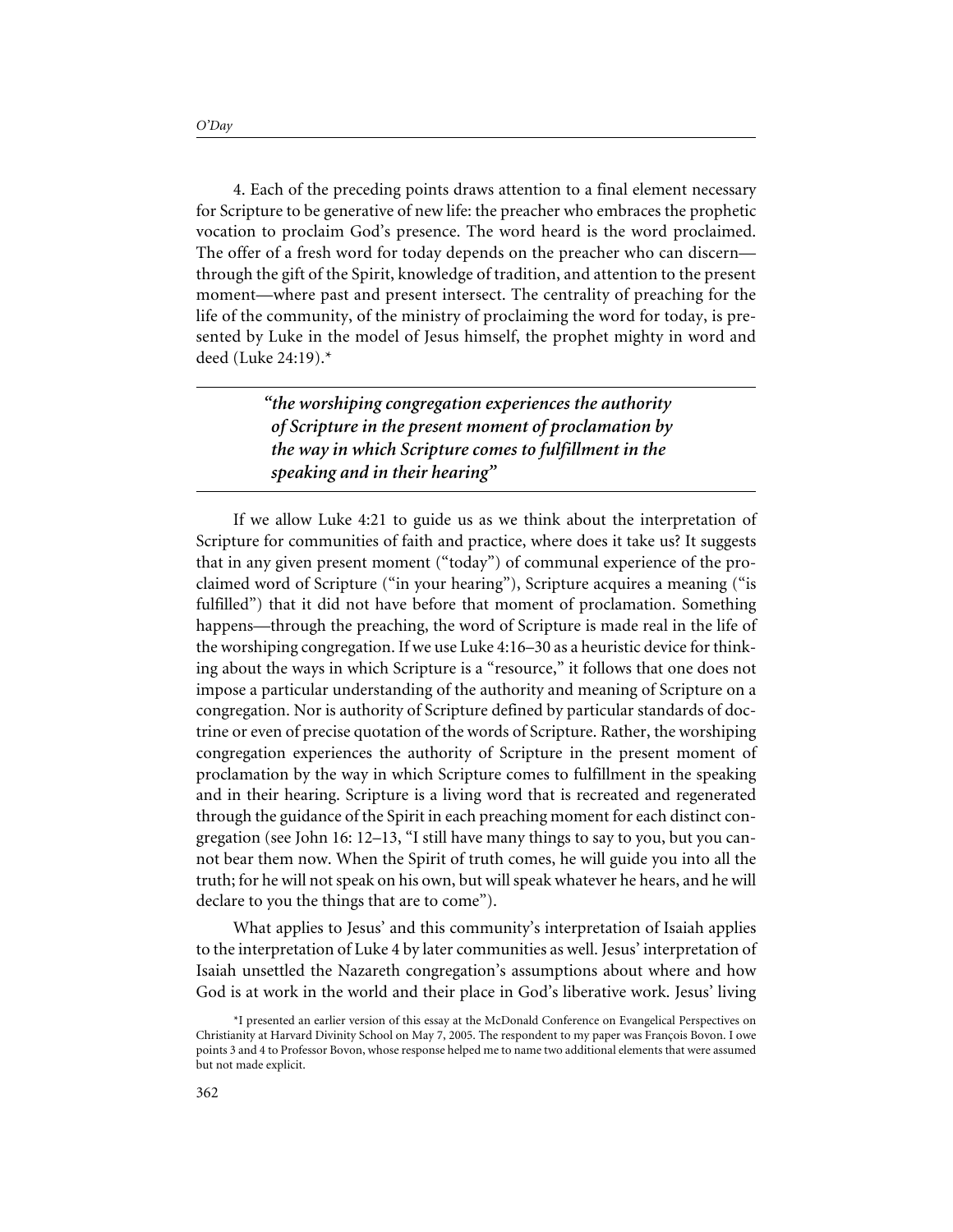interpretation of Isaiah created an image of the people of God that was not limited to those who were traditionally understood to be the chosen people, but expanded the circle of those included in God's jubilee. Jesus read other parts of Israel's story through the lens of his interpretation of Isaiah—in particular, stories of the prophets Elijah and Elisha—to show not only a new interpretation of Isaiah, but also of other stories that the community thought it understood. The past, present, and future look different in light of Jesus' reading of Isaiah.

But to take Jesus' reinterpretation, and the changes generated by that interpretation, and reify that interpretation—so that one historical group (here, the Jews) appears permanently to have less of a claim on God's jubilee, and another (here, the Gentiles) a greater claim—is to misappropriate what Jesus and the Gospel writer do here. To set in stone this or any interpretation of Isaiah or Luke 4 is to miss the point of the passage. It is to turn what is a fluid present moment, "Today this word is fulfilled in your hearing," into a static past moment, "Yesterday that word was fulfilled in their hearing." What is transferable from this passage is the mode of engaging Scripture, not a particular interpretation. A community's appropriation of tradition always involves a re-creation of tradition.

#### **THE AUTHORITY OF THE CHRISTIAN SCRIPTURES AND THE REAPPROPRIATION OF TRADITION**

Implicit in the preceding discussion is the question of the authority of the Christian Scriptures in and for the life of contemporary communities of faith. It seems appropriate to end by turning an explicit focus on this issue.

As Luke 4:16–30 suggests, Scripture moves in three directions at once. Reading Scripture is an act that connects the contemporary Christian community with believing communities of *the past*. Any conversation about the authority of Scripture must acknowledge the changing roles that Scripture has held through time as well as the many different ways that Scripture has been interpreted and the different ways in which authority has been understood by Christian communities through time.

Reading Scripture also is an act that looks for the meaning of Scripture in *the present moment*. Present-day Christian faith communities are looking for the contemporary word that Scripture can speak. If the faith community claims that Scripture can speak in the present moment, then it is also claiming that Scripture can speak in many and varied ways, since the contemporary word must speak to a variety of ever-changing contemporary moments. To say that the way Scripture speaks cannot change is actually to limit the authority of Scripture by deciding in advance the possible places and ways that Scripture can inform contemporary life. Just as the history of Christian faith communities is a history of vastly different ways of finding authority in Scripture, so too is the present moment full of vast possibilities.

Just as Scripture simultaneously summons the past and the present, it also si-